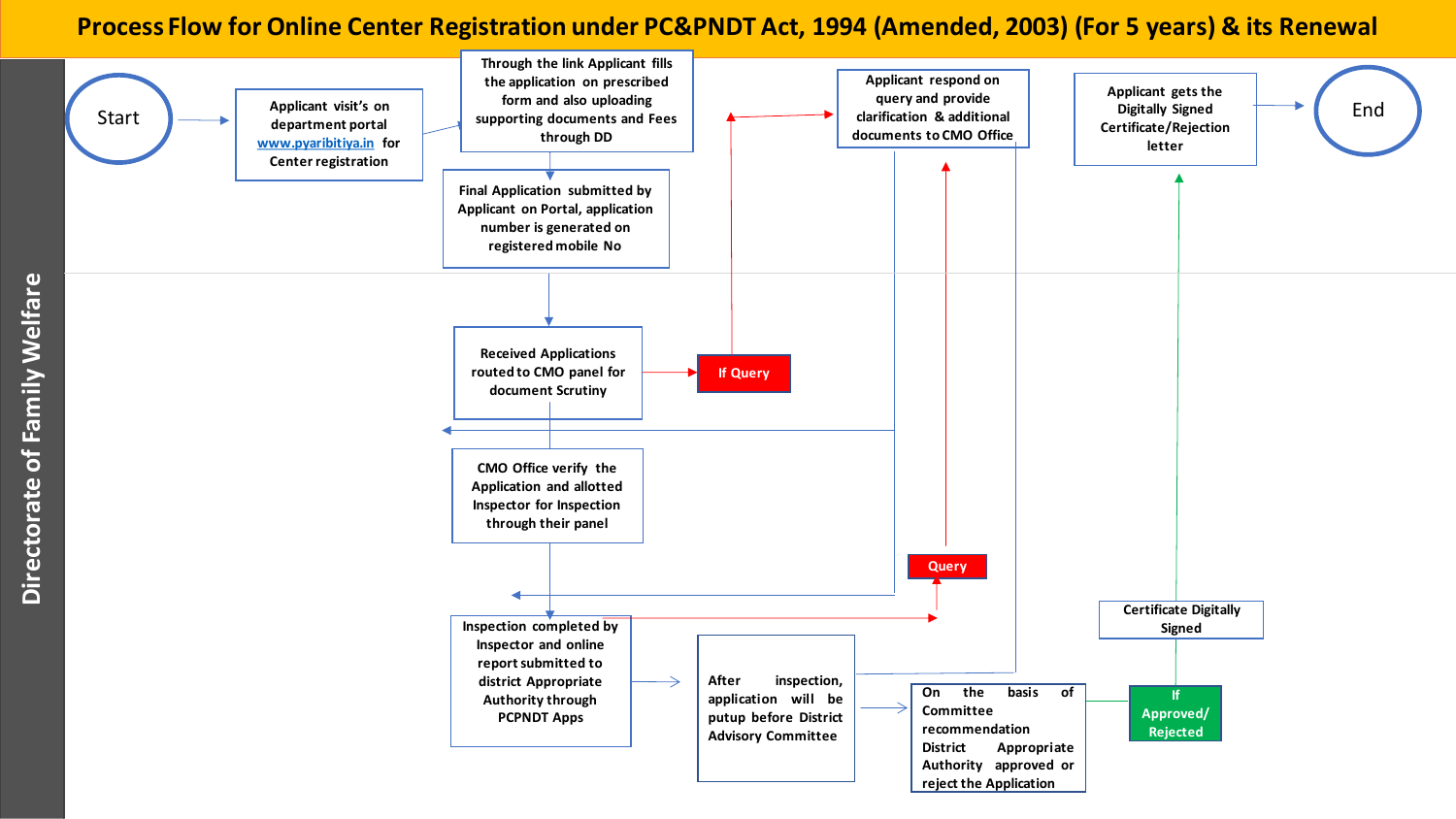## **Steps involved in New registration & Renewal :-**

### **for New registration-**

- 1. The applicant will open the department portal at **[www.pyaribitiya.in](http://www.pyaribitiya.in/)**
- 2. After logging into the department portal, the Applicant will be click **Apply for New registration link** and fill the **Application on prescribed Form** and covering area specific information I.e. personal Details, Contact Details, Doctor details, Equipments details, Fees details
- 3. Applicant needs to upload required documents i.e. Personal Picture, Affidavit, Demand Draft copy, postal Slip, Lease paper and other required documents
- 4. After filling application form and uploading all required documents. Applicant submits application and can then track its application through application number.
- 5. Applicant should verify email id and mobile no.
- 6. A Application No will be generated and sent through Email/SMS on registered mobile No.
- 7. Now using the Application No user is able to login to department portal and check the status of application time to time.
- 8. After successful submitting Application on portal Notification will be reflected in CMO Panel
- 9.CMO at district **Scrutinizes**the application and if there is any **query** then department will raise the query otherwise they will start inspection process.
- 10. Applicant has to respond on the queries raised by Department within **7 working days**.
- 11. CMO Office verify all documents and Allotted Inspector for Inspection
- 12. Inspector will be submitted online report to District Appropriate Authority through PCPNDT Apps
- 13. On the basis of scrutiny and inspection report, department call advisory Committee meeting, committee recommended for approval or Rejection
- 14. On the basis of recommended of Advisory Committee, District Appropriate Authority Approved or Reject the Application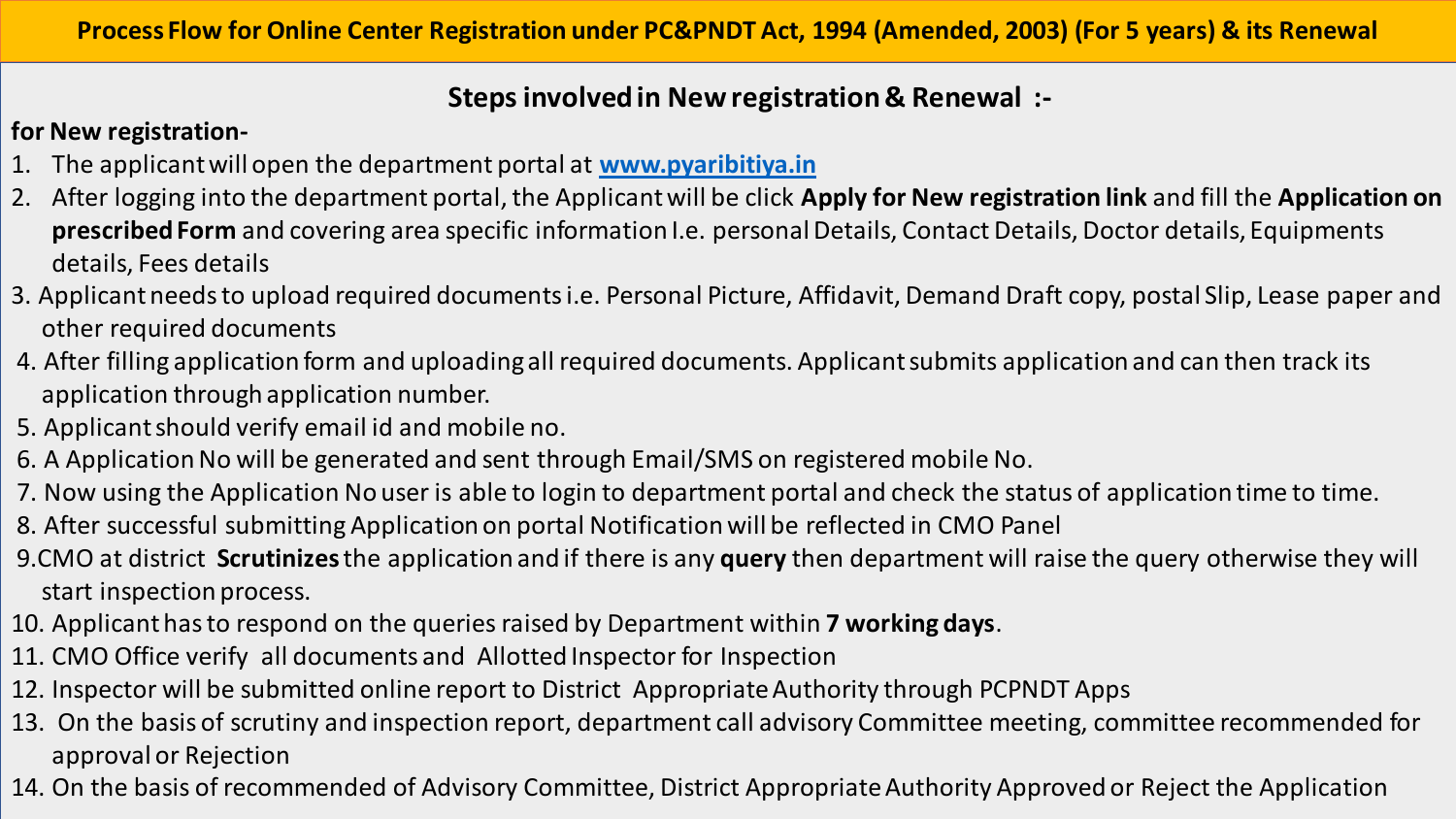#### **for New registration-**

- 15**.** If application Approved by District Appropriate Authority than Issue digital Signed Certificate
- 16. Department will be Uploaded DSC on portal
- 17. Applicant open Certificate Issued tab and click link to download the Certificate
- 18. Applicant Downloads the digitally signed certificate from portal at **[www.pyaribitiya.in](http://www.pyaribitiya.in/)**
- 19. In the case of rejection, digitally signed rejection letter can also be downloaded from portal.

# **For Renewal Cases:-**

- 1. The applicant will open the department portal at **[www.pyaribitiya.in](http://www.pyaribitiya.in/)**
- 2. After logging into the department portal, Applicant will be click **Apply for Renewal link** and fill the Control No of the Center.
- 3. Auto fill **Application Form will be open,** Applicant can modify and add on covering area specific information in different step I.e. personal Details, Contact Details, Doctor details, Equipments details, Fees details
- 4. Applicant needs to upload required documents i.e. Affidavit, Demand Draft copy, postal Slip and other required documents
- 5. After filling form-A and uploading all required documents. Applicant submits application and can then track its application through application number.
- 6. Applicant should verify email id and mobile no.
- 7. A Application No will be generated and sent through Email/SMS.
- 8. Now using the Application No user is able to login to department portal and check the status of application time to time.
- 10. After successful submitting Application on portal Notification will be reflected in CMO Panel
- 11. CMO at district **Scrutinizes**the application and if there is any **query** then department will raise the query otherwise they will start inspection process.
- 12. Applicant has to respond on the queries raised by Department within **7 working days**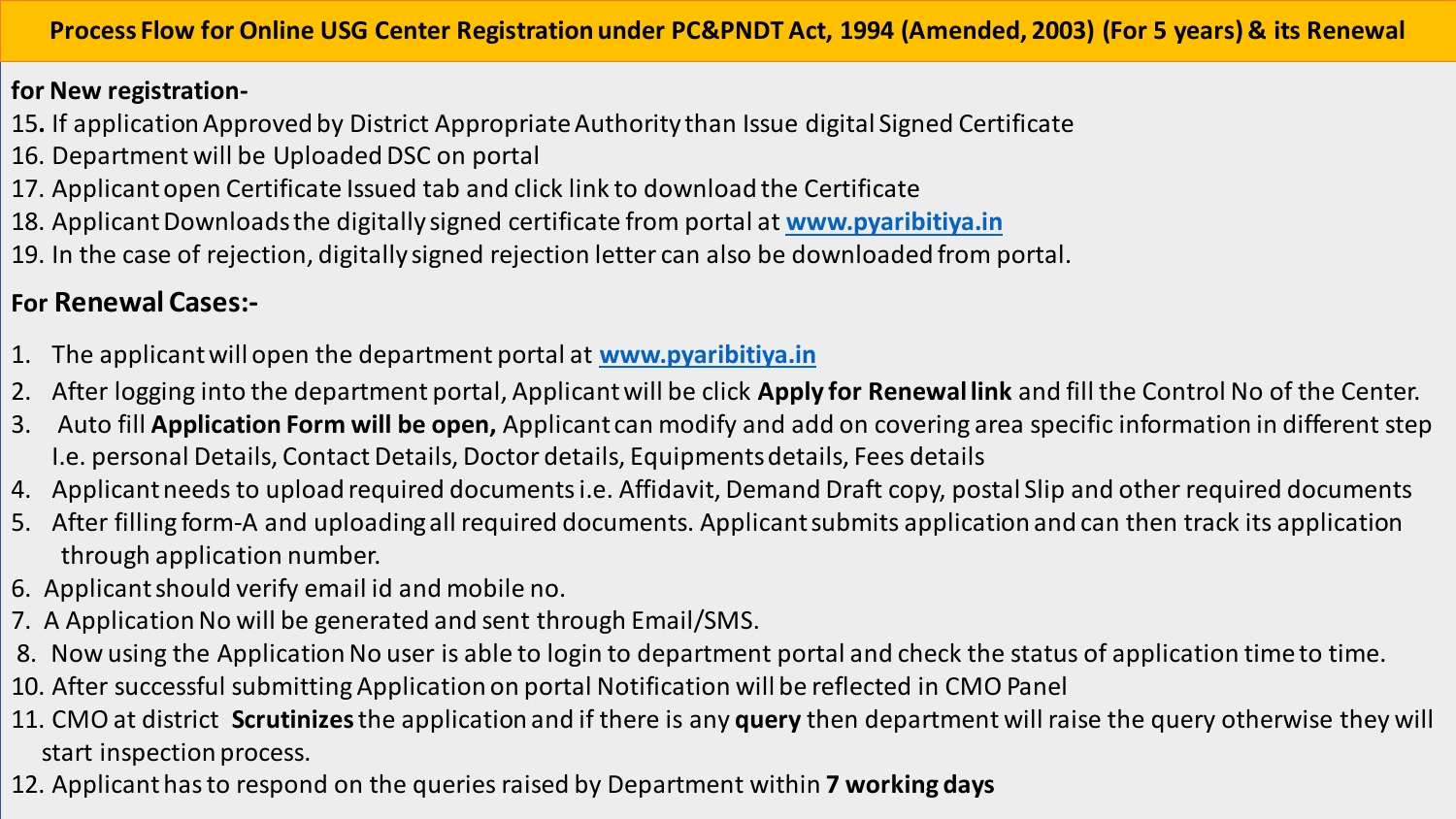## **Step Involve in Center certificate Renewal Cases**

- 13.CMO Office verify all documents and Allotted Inspector for Inspection
- 14. Inspector will be submitted online report to District Appropriate Authority through PCPNDT Apps
- 15.On the basis of scrutiny and inspection report, department call advisory Committee meeting, committee recommended for approval or Rejection
- 16. On the basis of recommended of Advisory Committee, District Appropriate Authority Approved or Reject the Application
- 17**.** If application Approved by District Appropriate Authority than Issue digital Signed Certificate
- 18. Department will be Uploaded DSC on portal
- 19. Applicant open Certificate Issued tab and click link to download the Certificate
- 20. Applicant Downloads the digitally signed from portal at **[www.pyaribitiya.in](http://www.pyaribitiya.in/)**
- 21. In the case of rejection, digitally signed rejection letter can also be downloaded from portal.